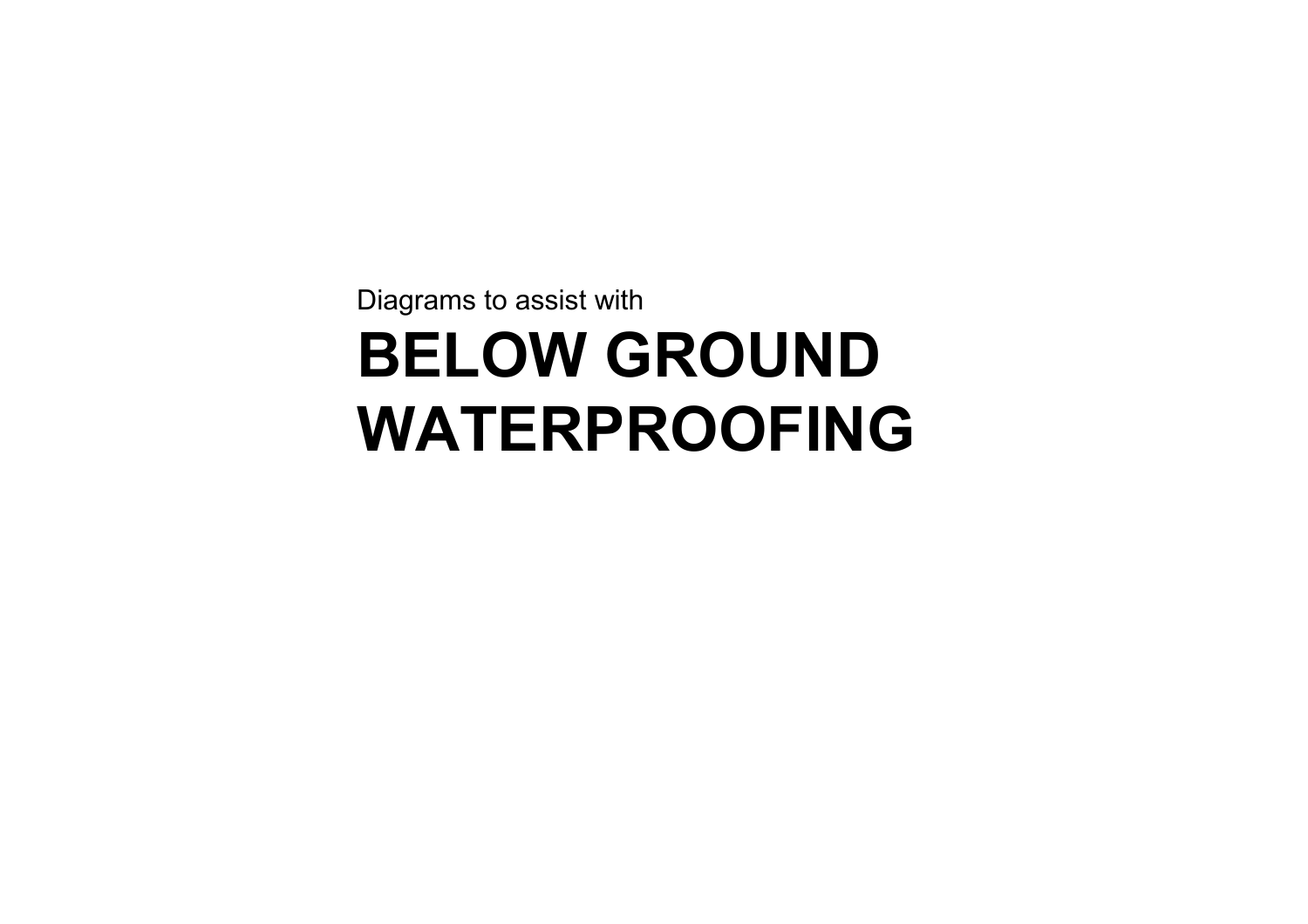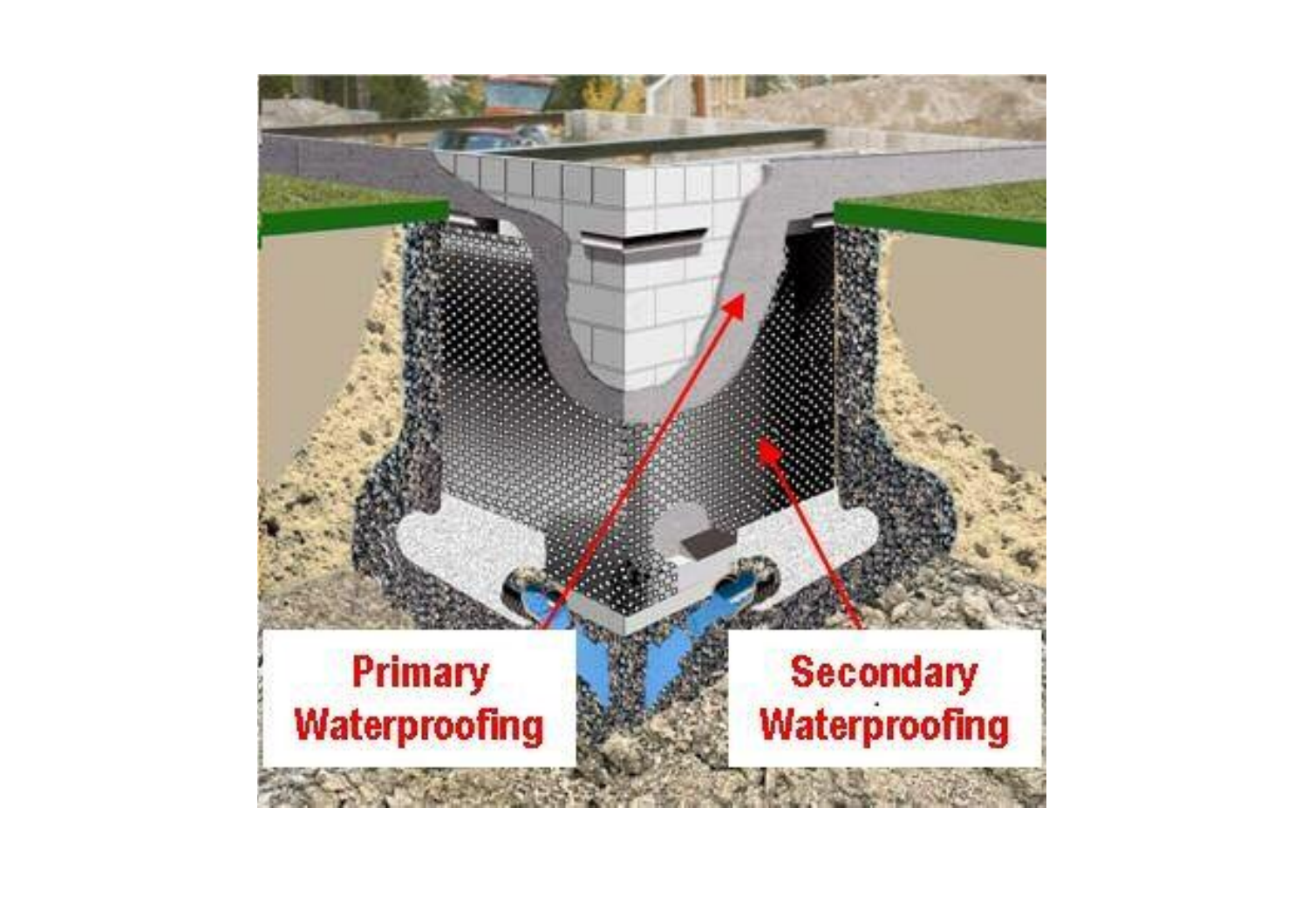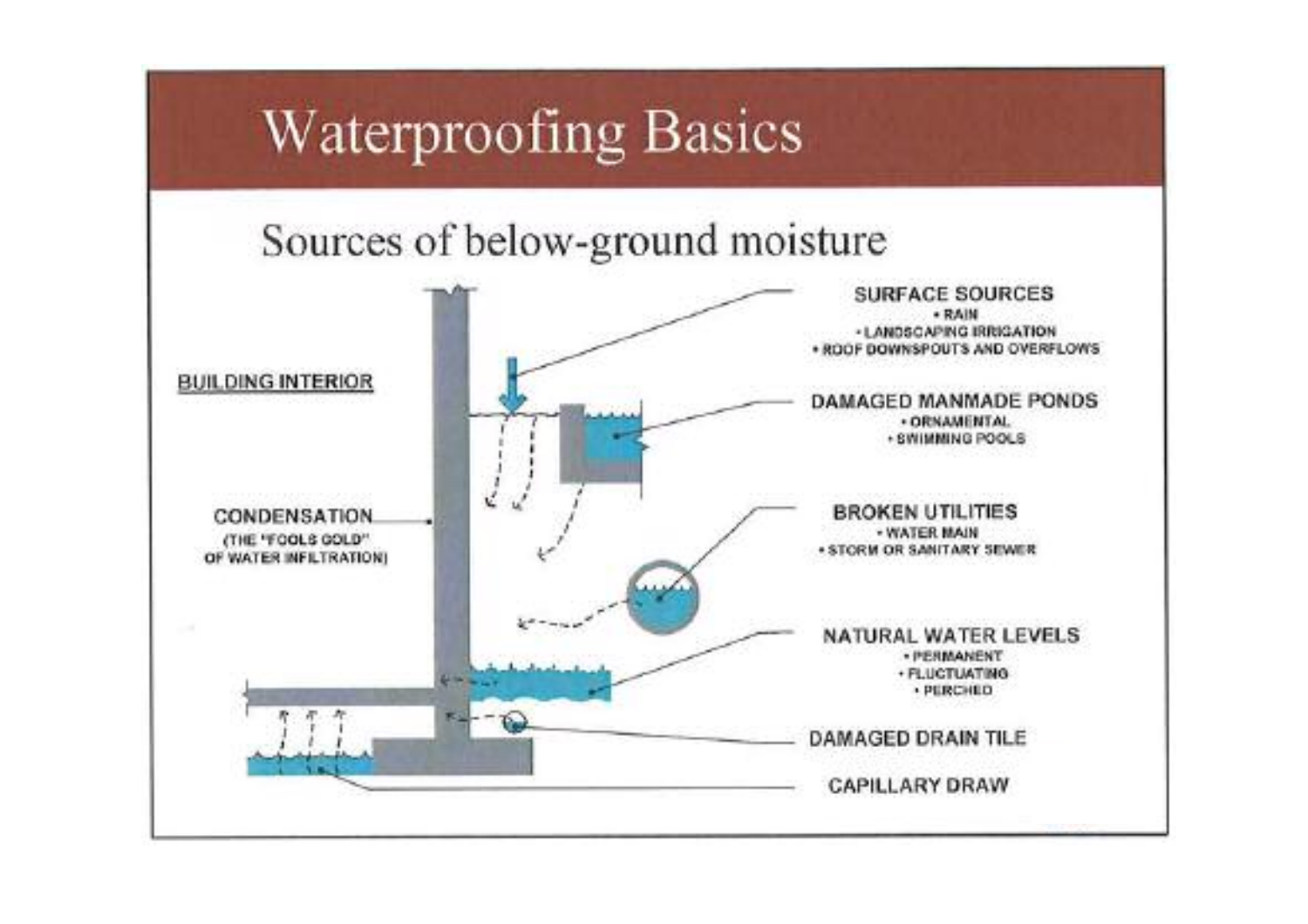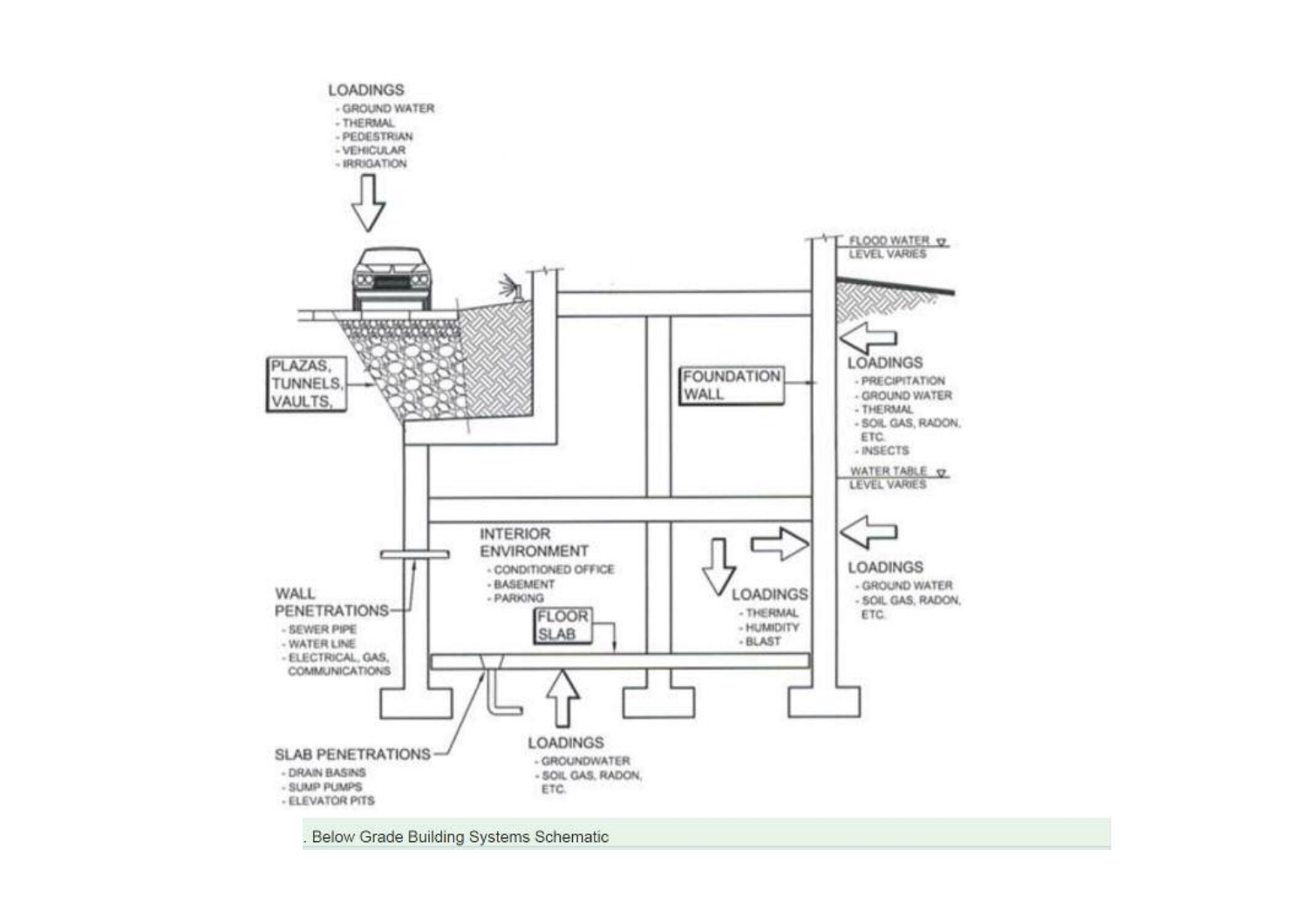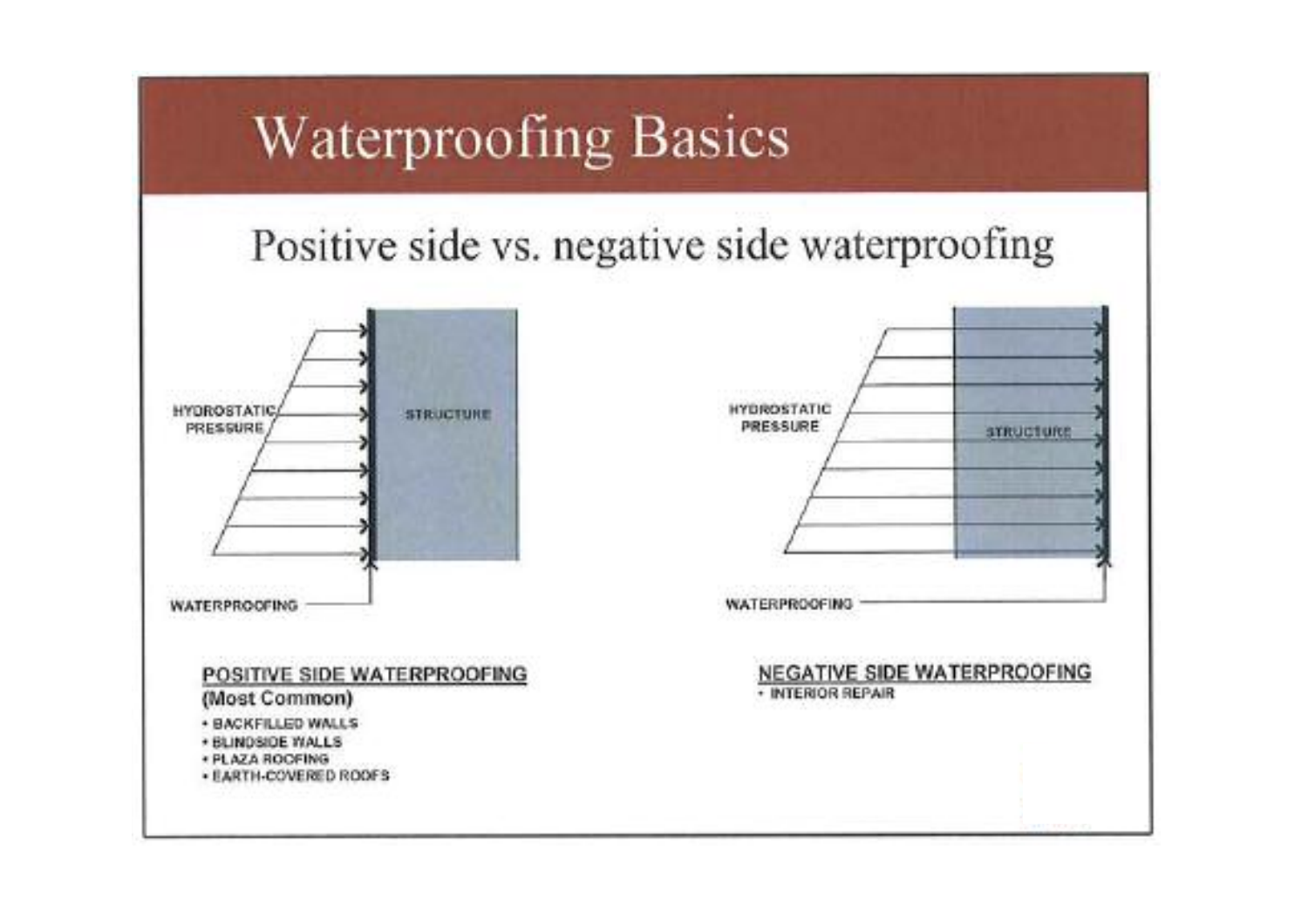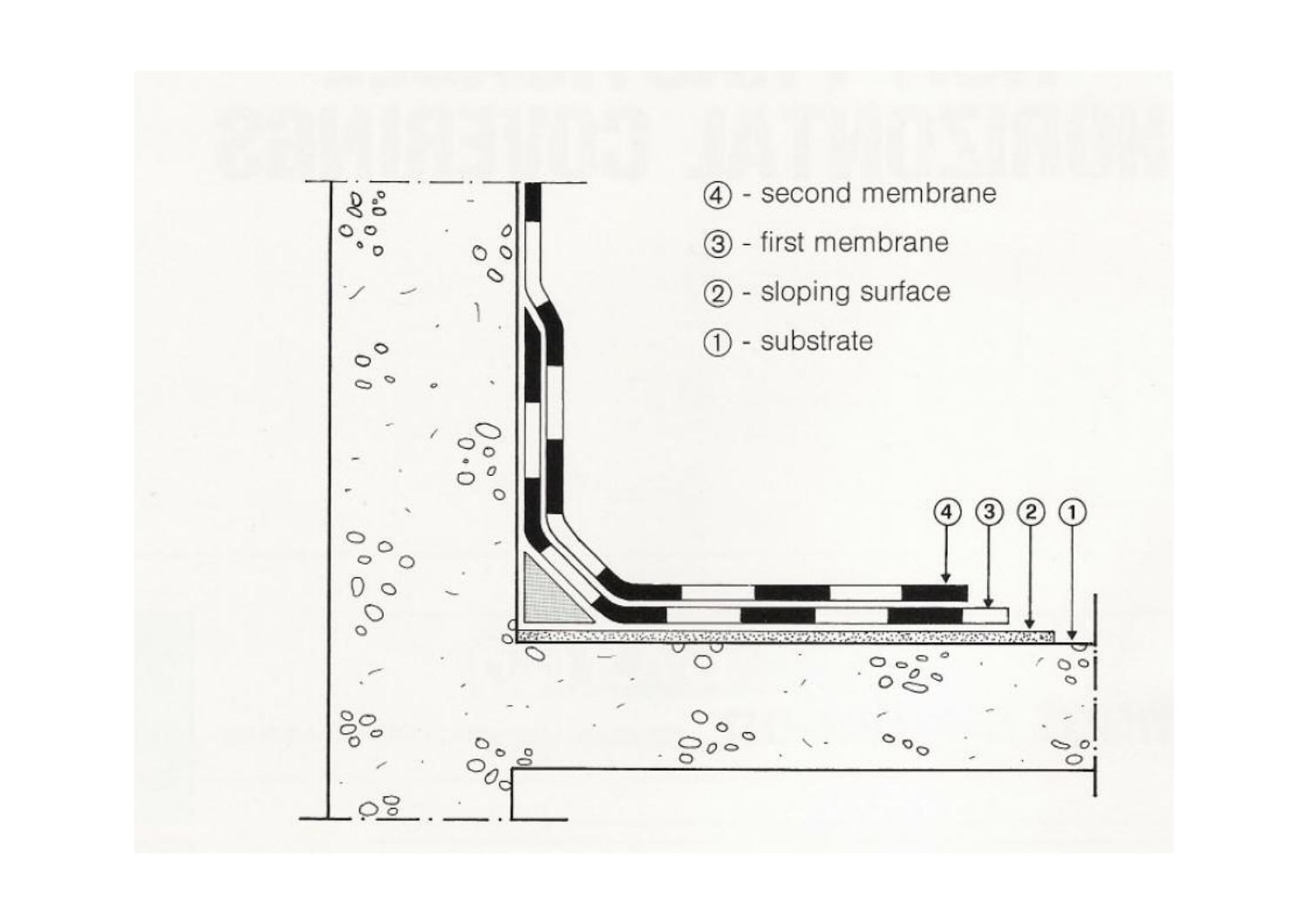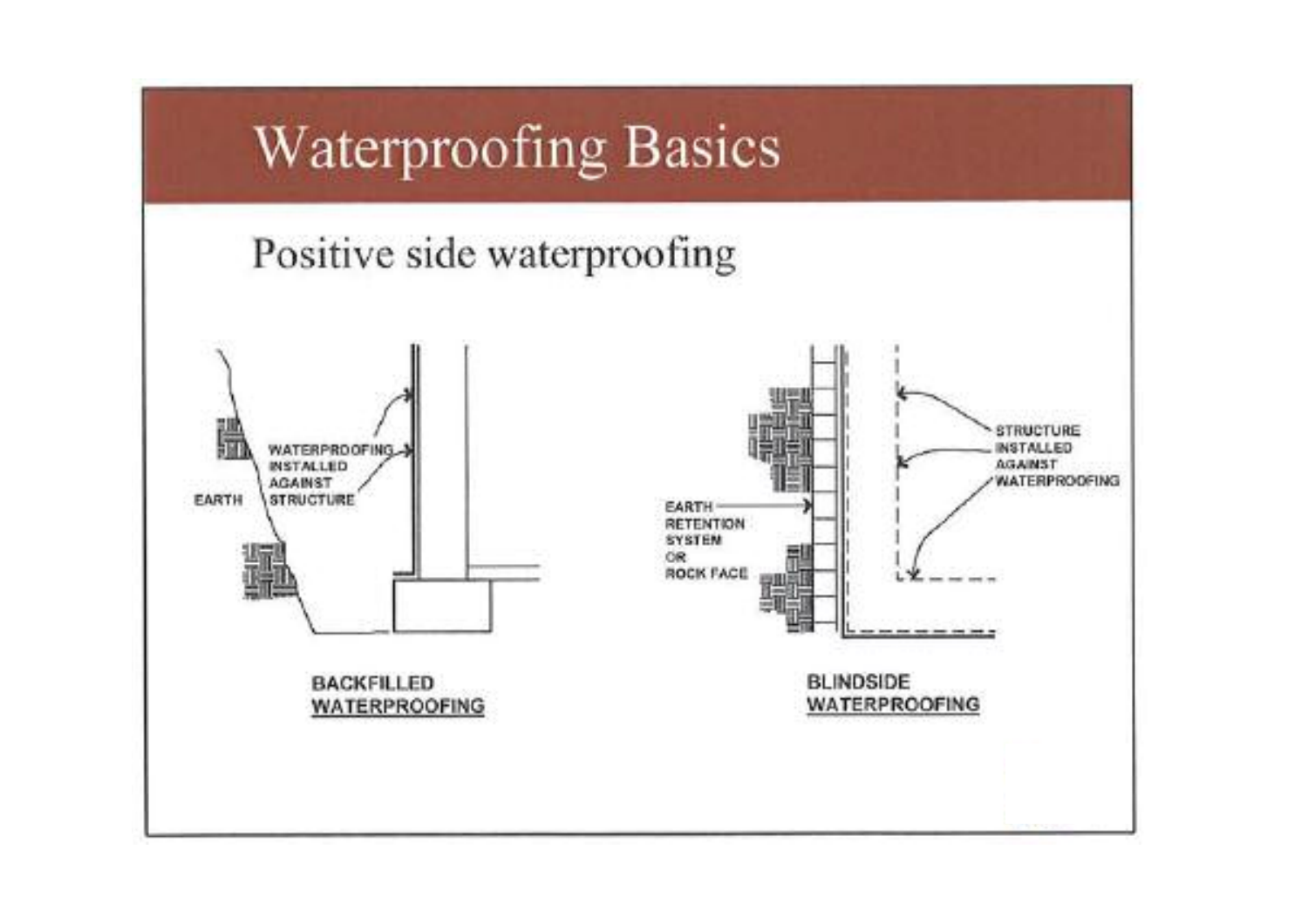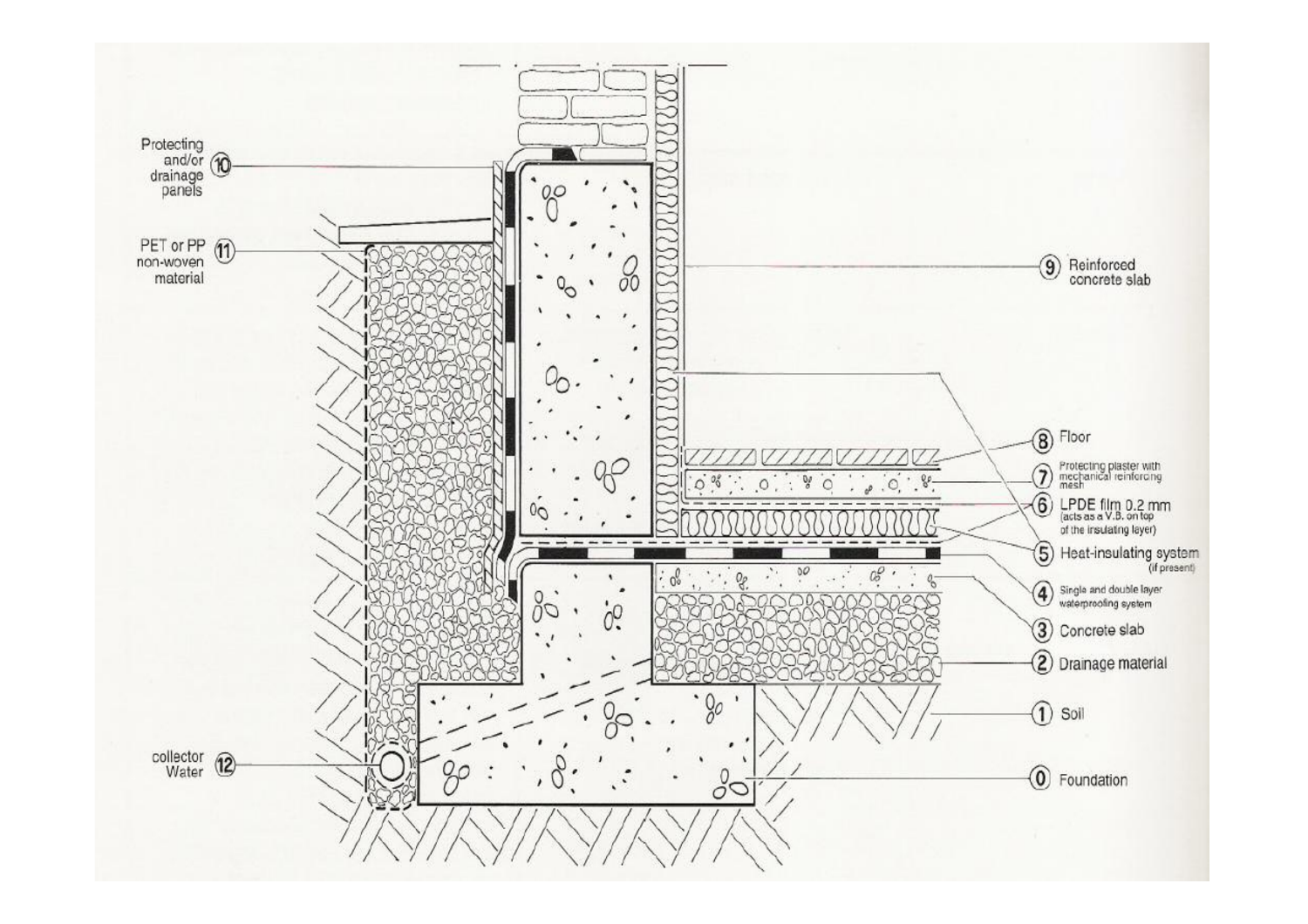#### Foundation wall with drainage system



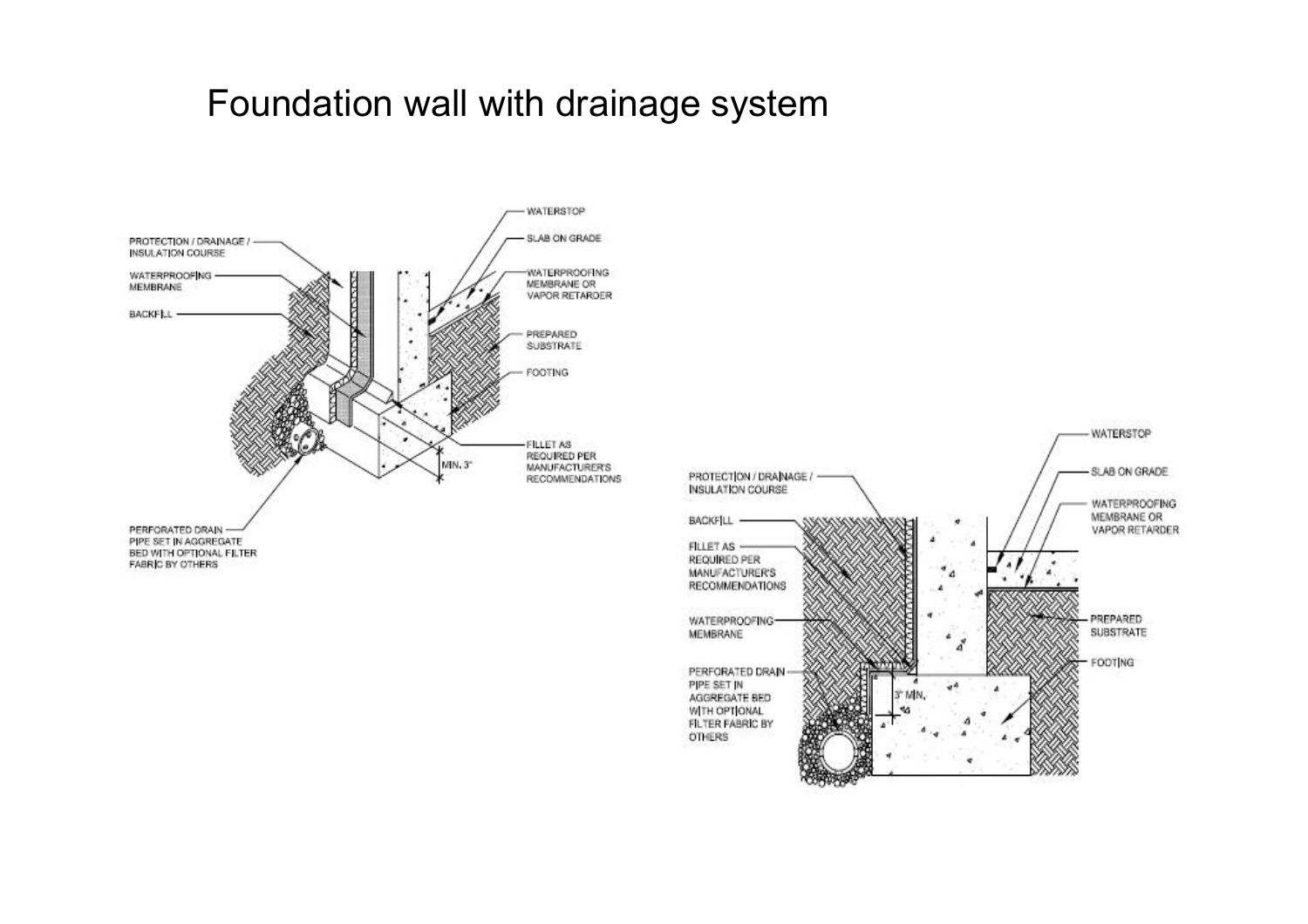# Foundation wall with slab below ground (1)

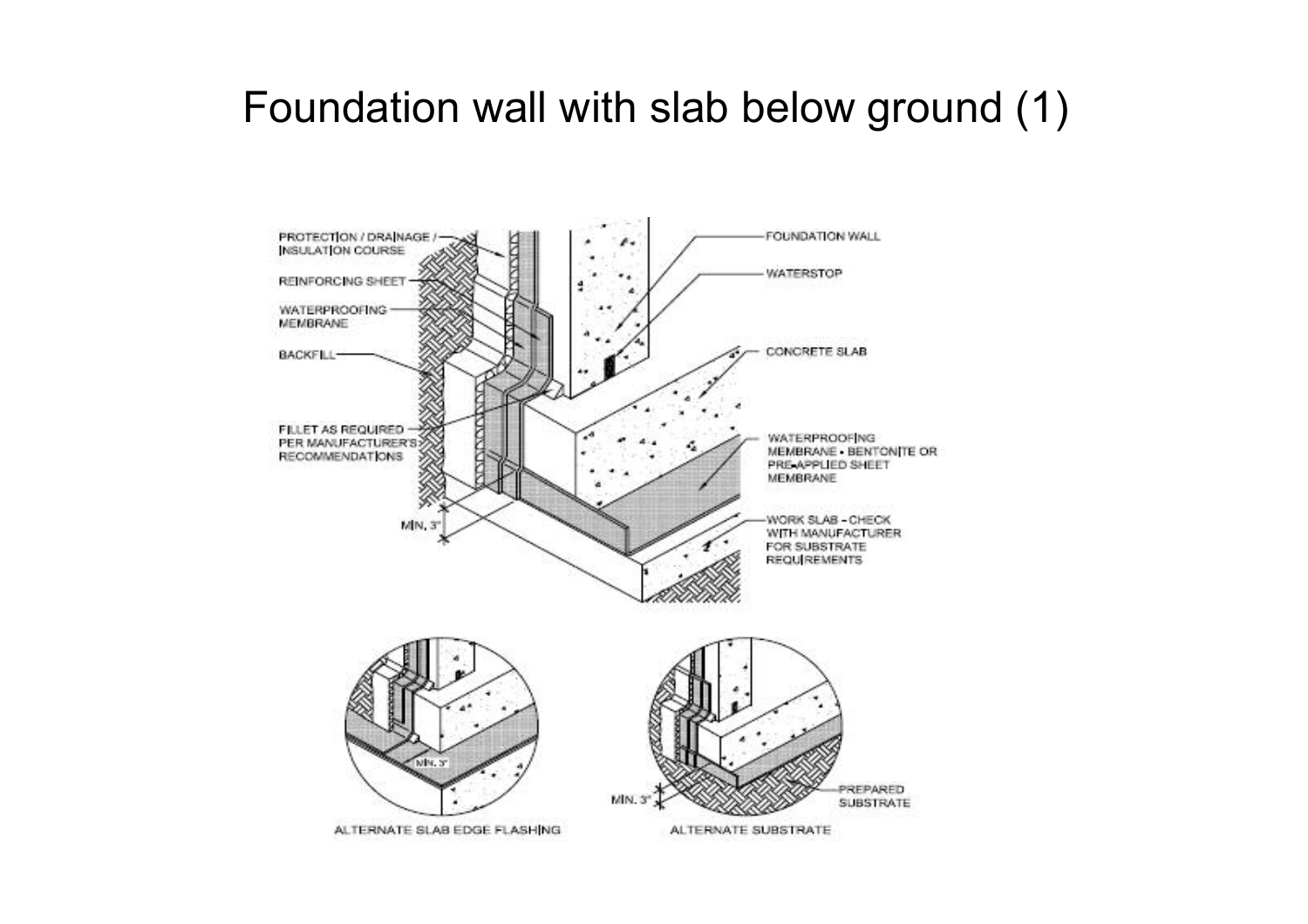## Foundation wall with slab below ground (2)



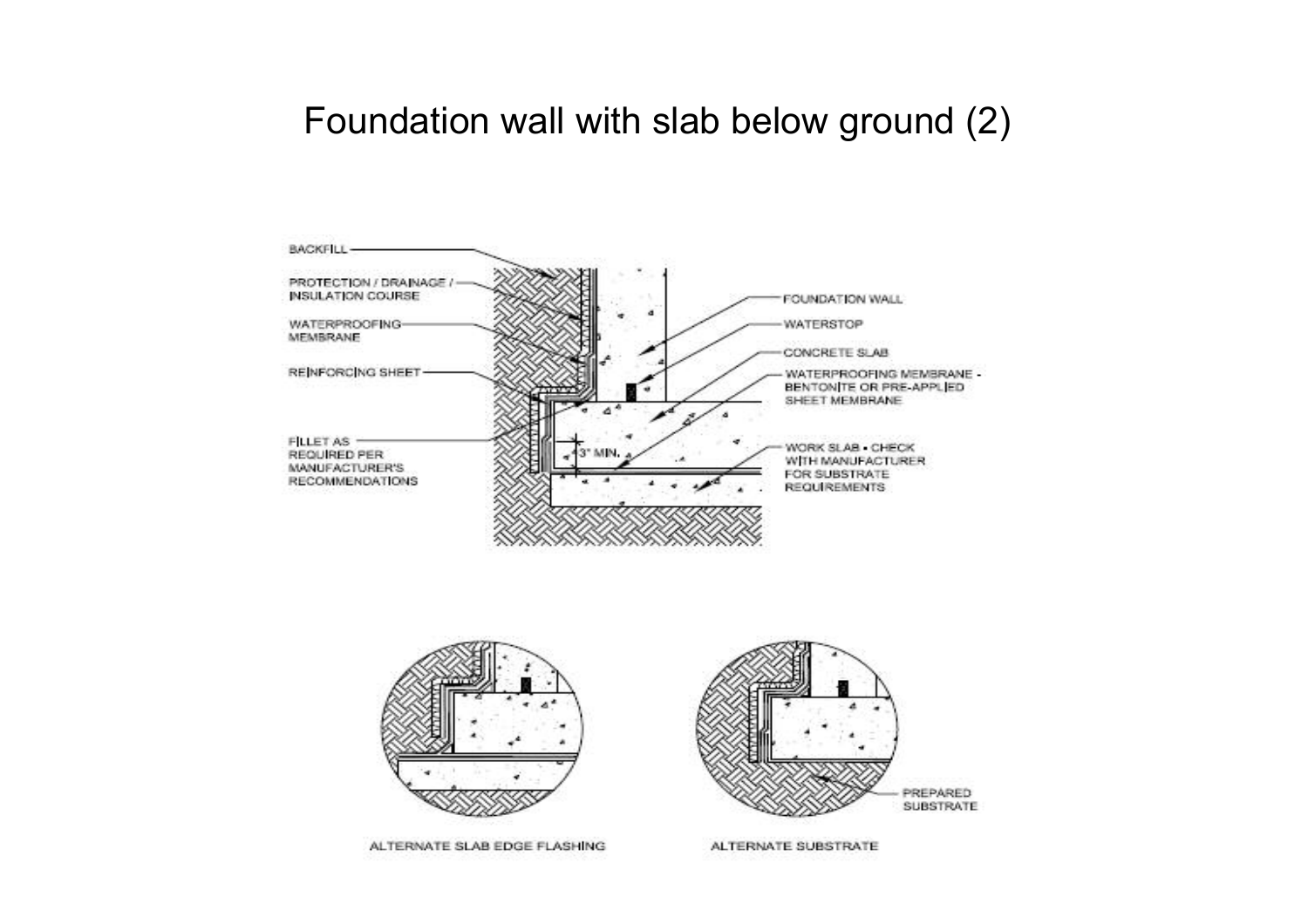#### Pile cap waterproofing

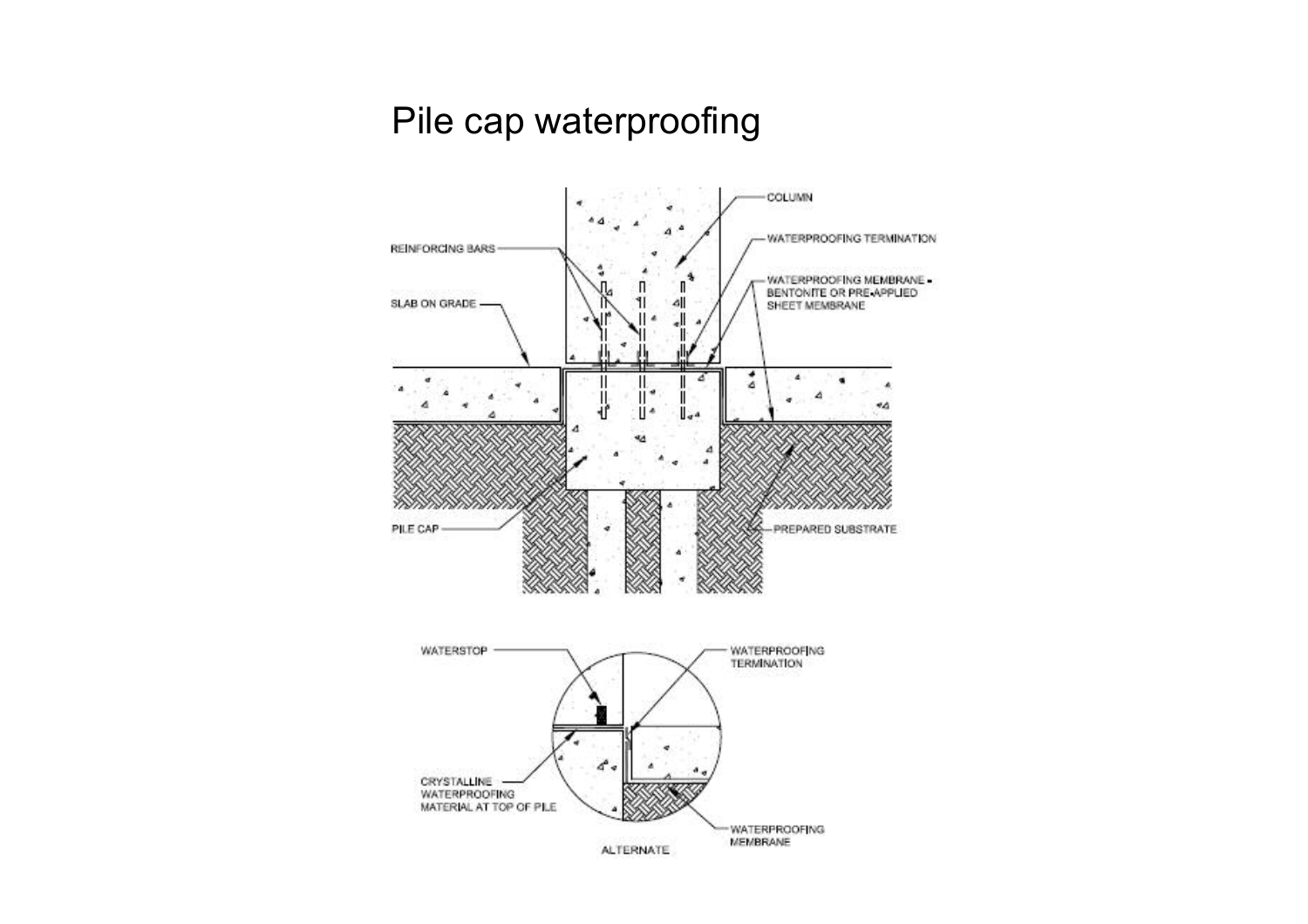#### Field grade beam waterproofing

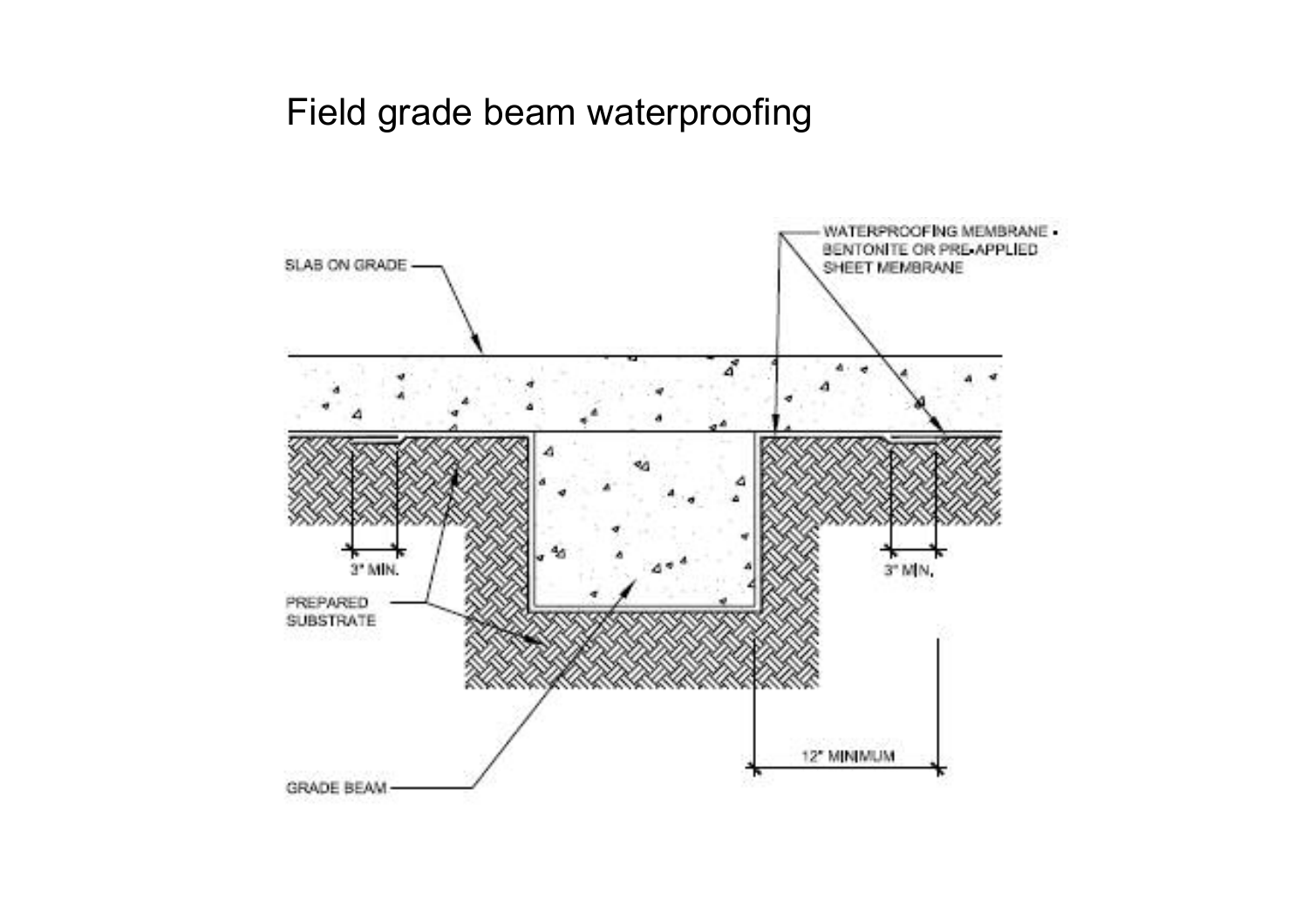### Vertical penetration for below grade membrane



N.B: All penetrations should be 300mm from walls, curbs, up stands, and be placed <sup>a</sup> minimum of 300mm apart.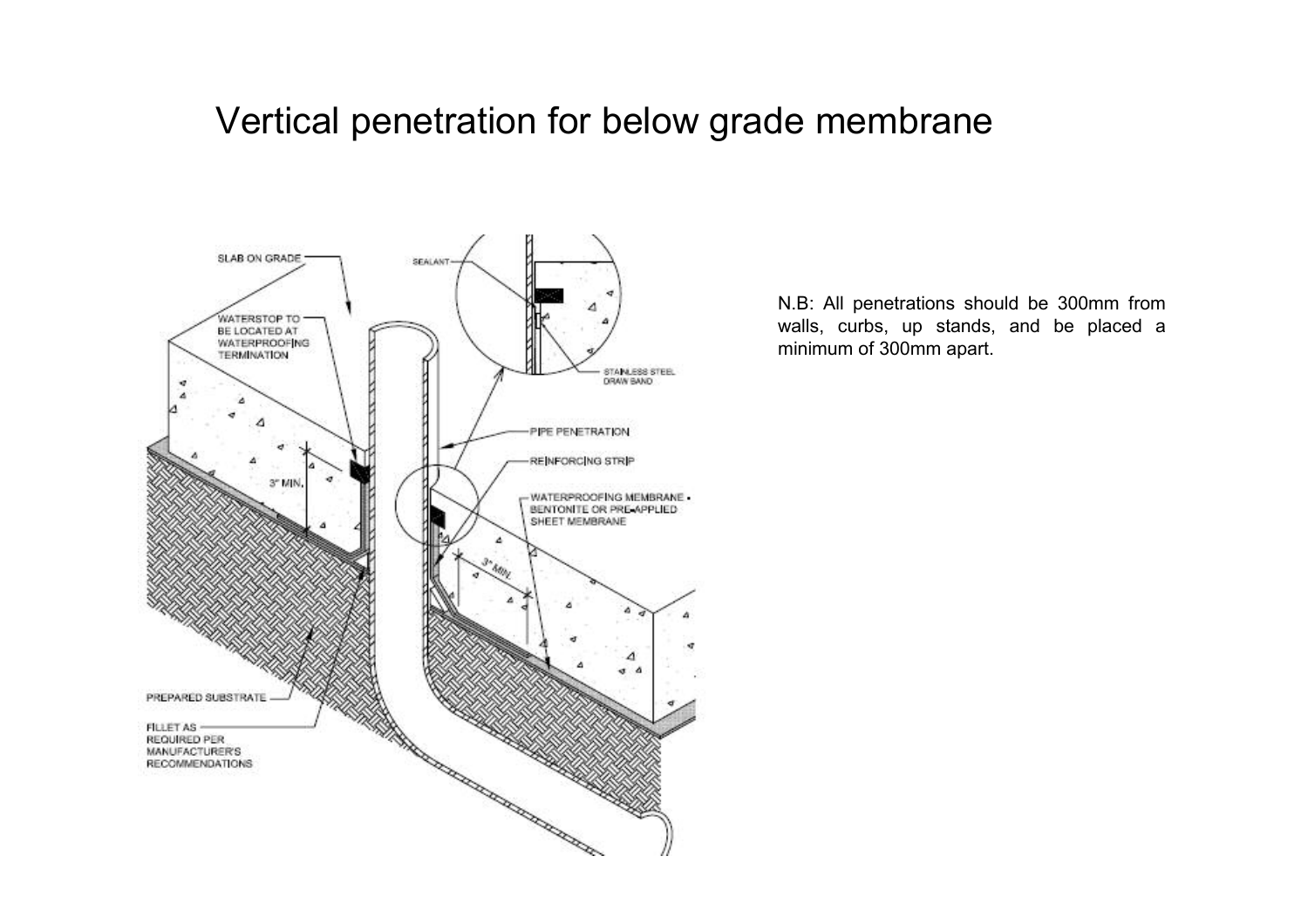#### Foundation wall with poured in place pipe penetration



N.B: All penetrations should be 300mm from walls, curbs, up stands, and be placed <sup>a</sup> minimum of 300mm apart.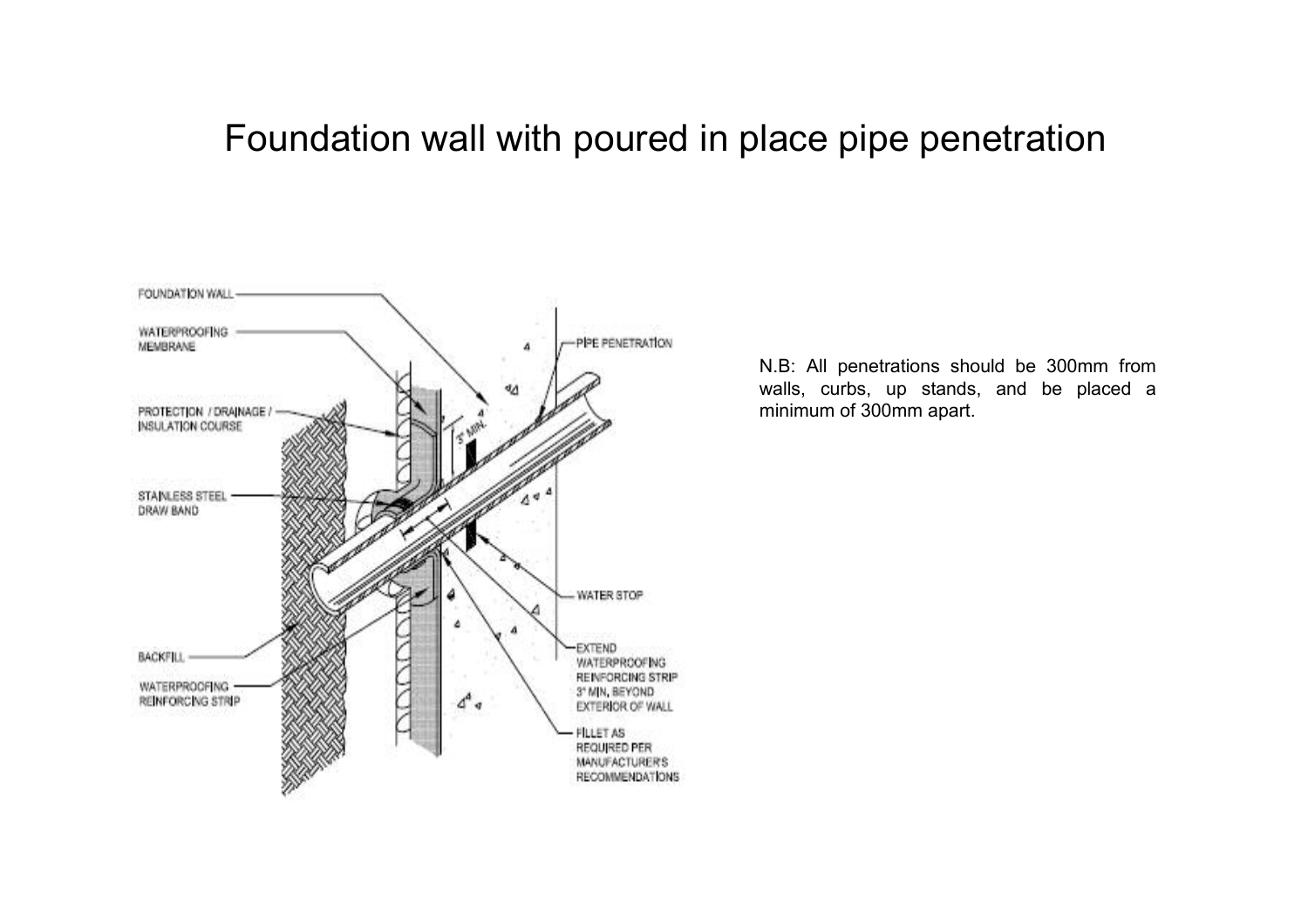#### Pipe sleeve penetration detail



N.B: All penetrations should be 300mm from walls, curbs, up stands, and be placed <sup>a</sup> minimum of 300mm apart.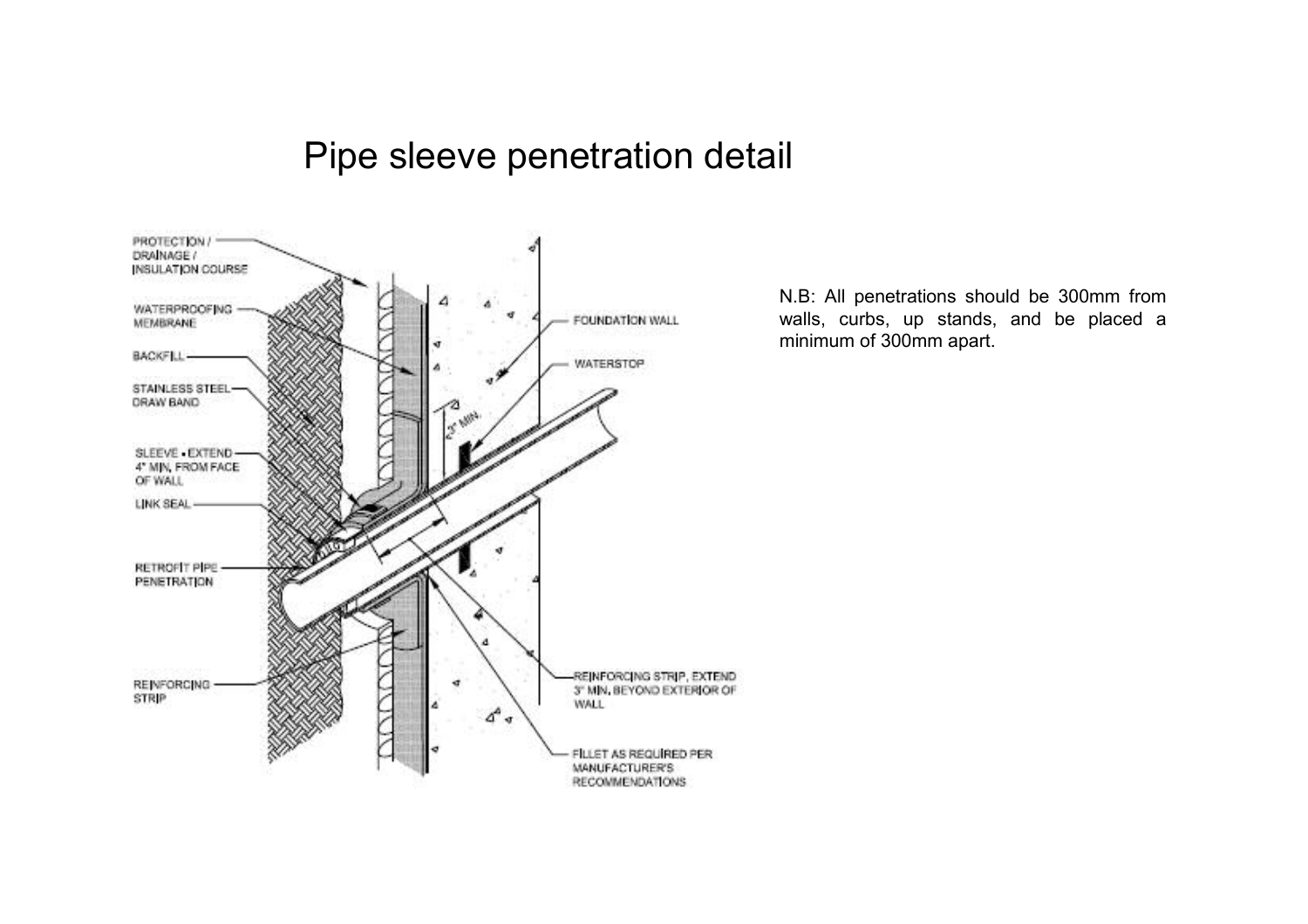#### Foundation wall – brick ledge termination



N.B: All penetrations should be 300mm from walls, curbs, up stands, and be placed <sup>a</sup> minimum of 300mm apart.



**SECTION**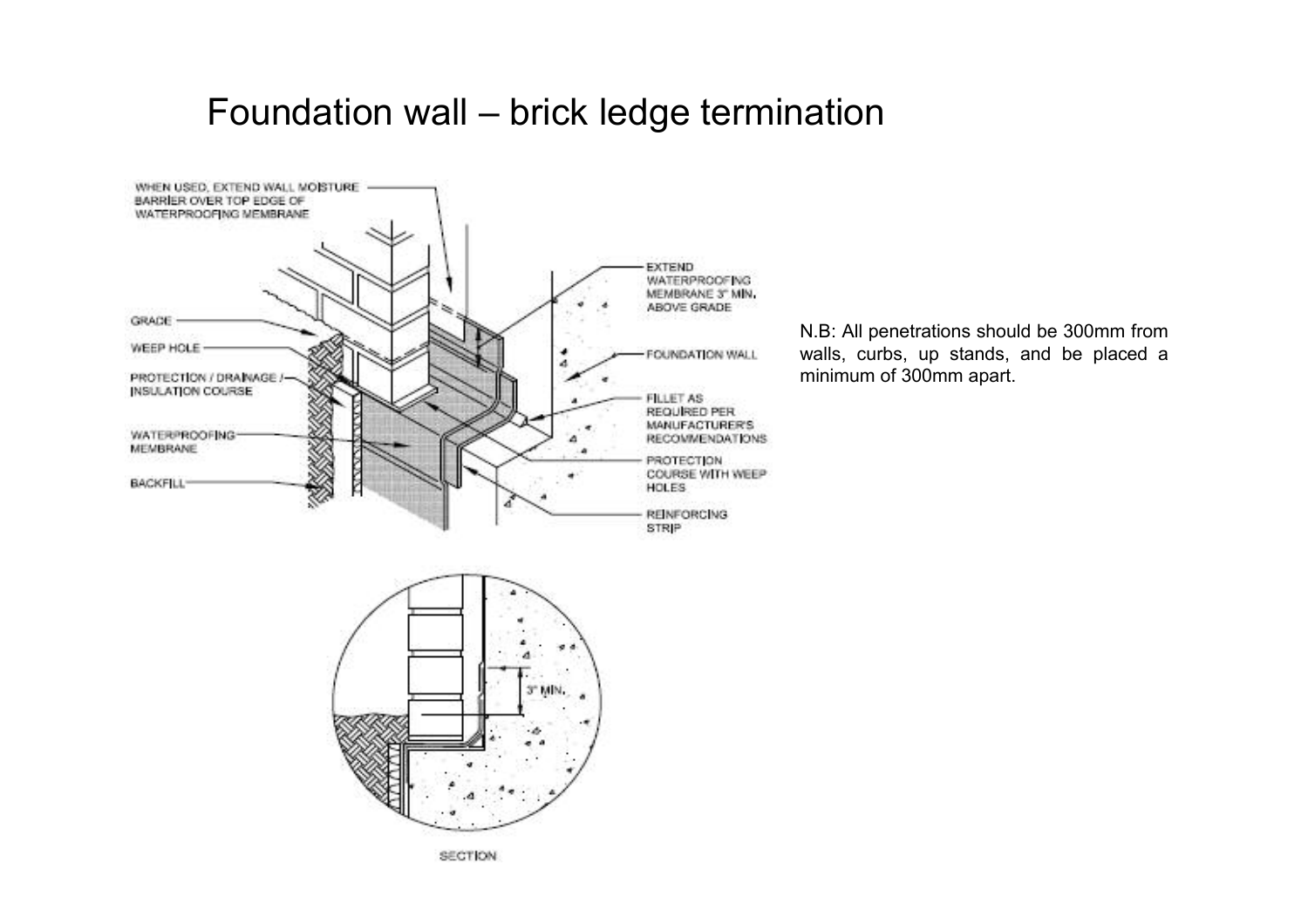# Waterproofing termination at ground

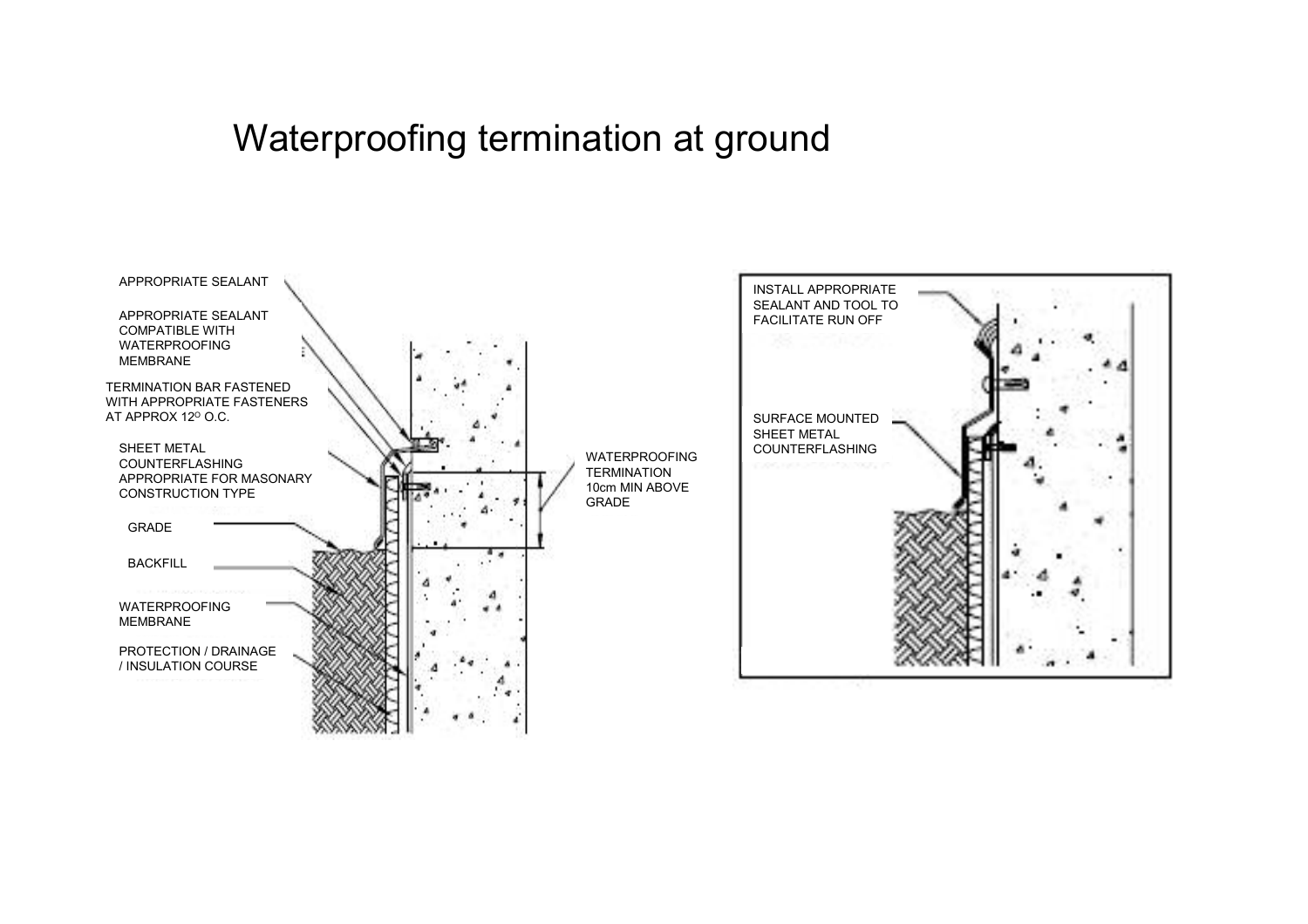#### Foundation wall – exterior cladding tie-in

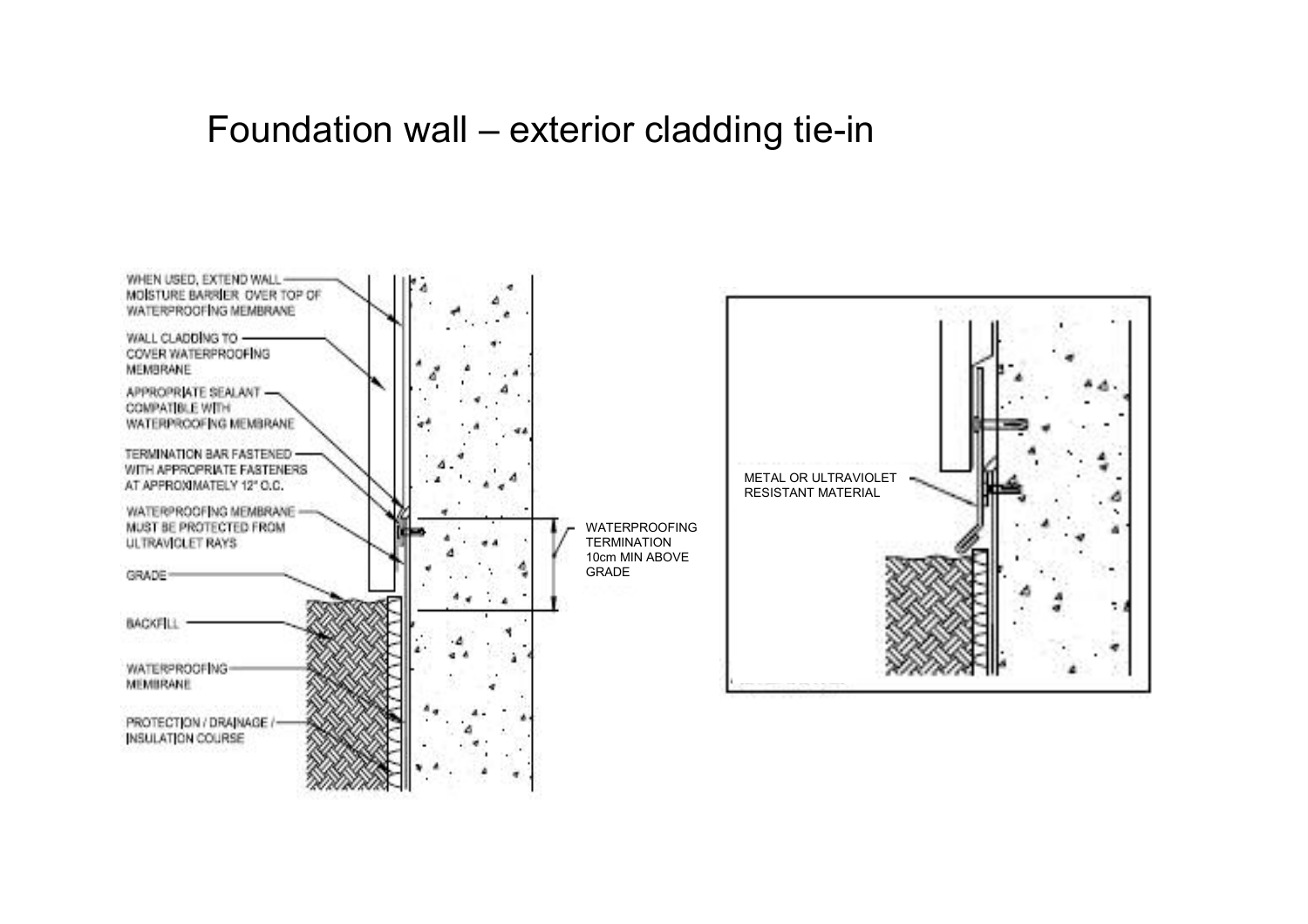#### Blind side waterproofing at ground beam

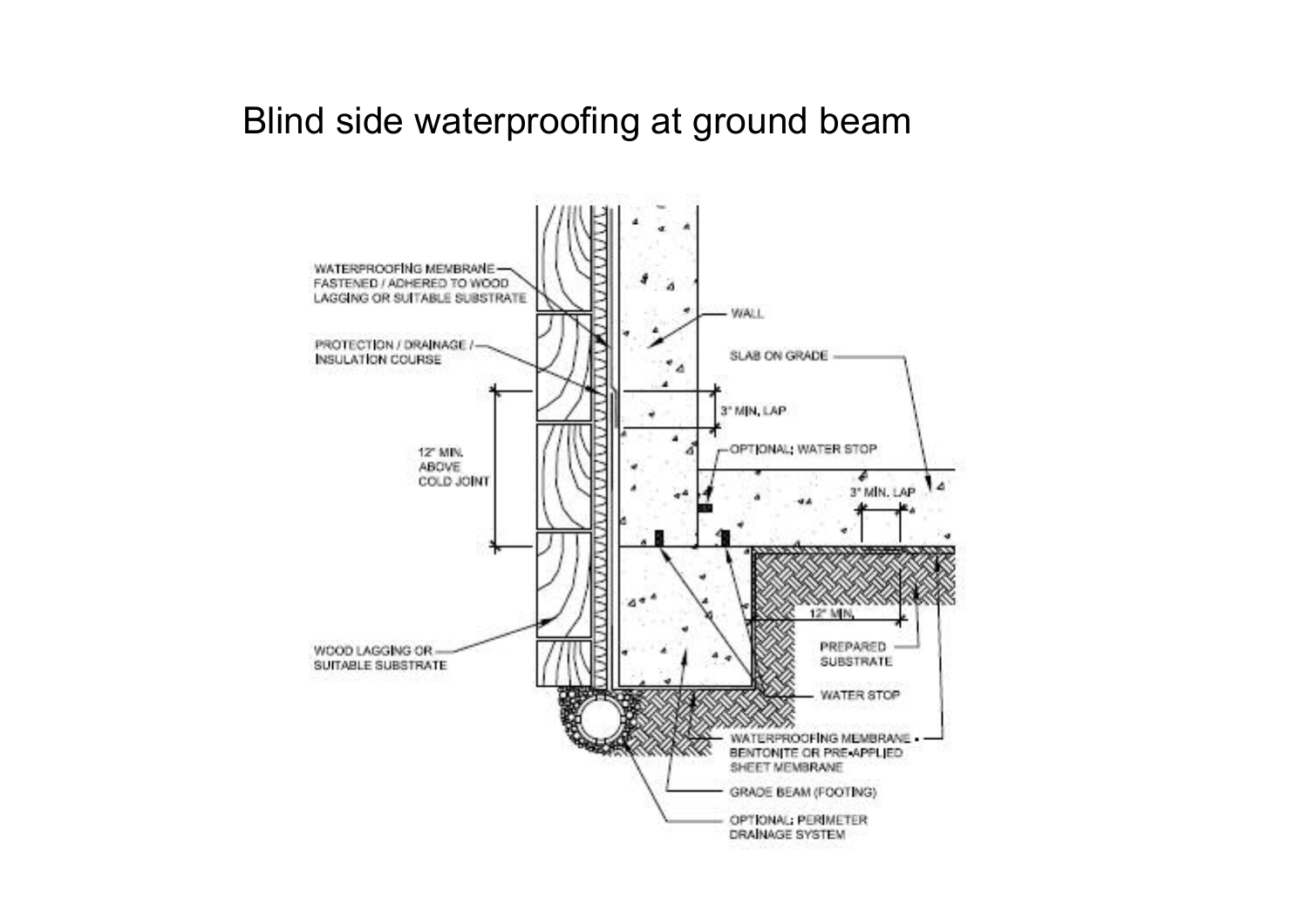#### Blind side waterproofing at slab

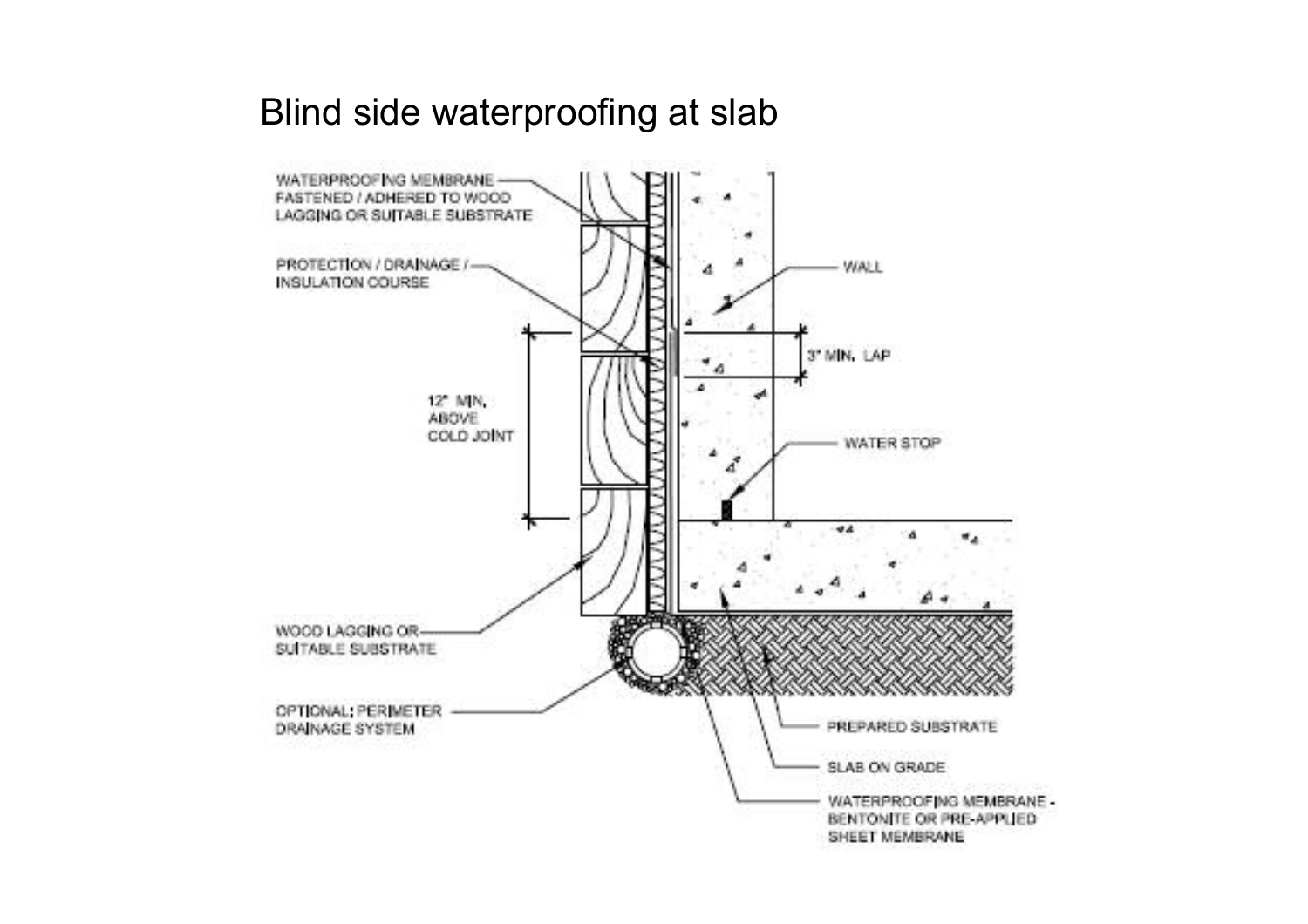#### Perimeter edge detail at ground compatible materials